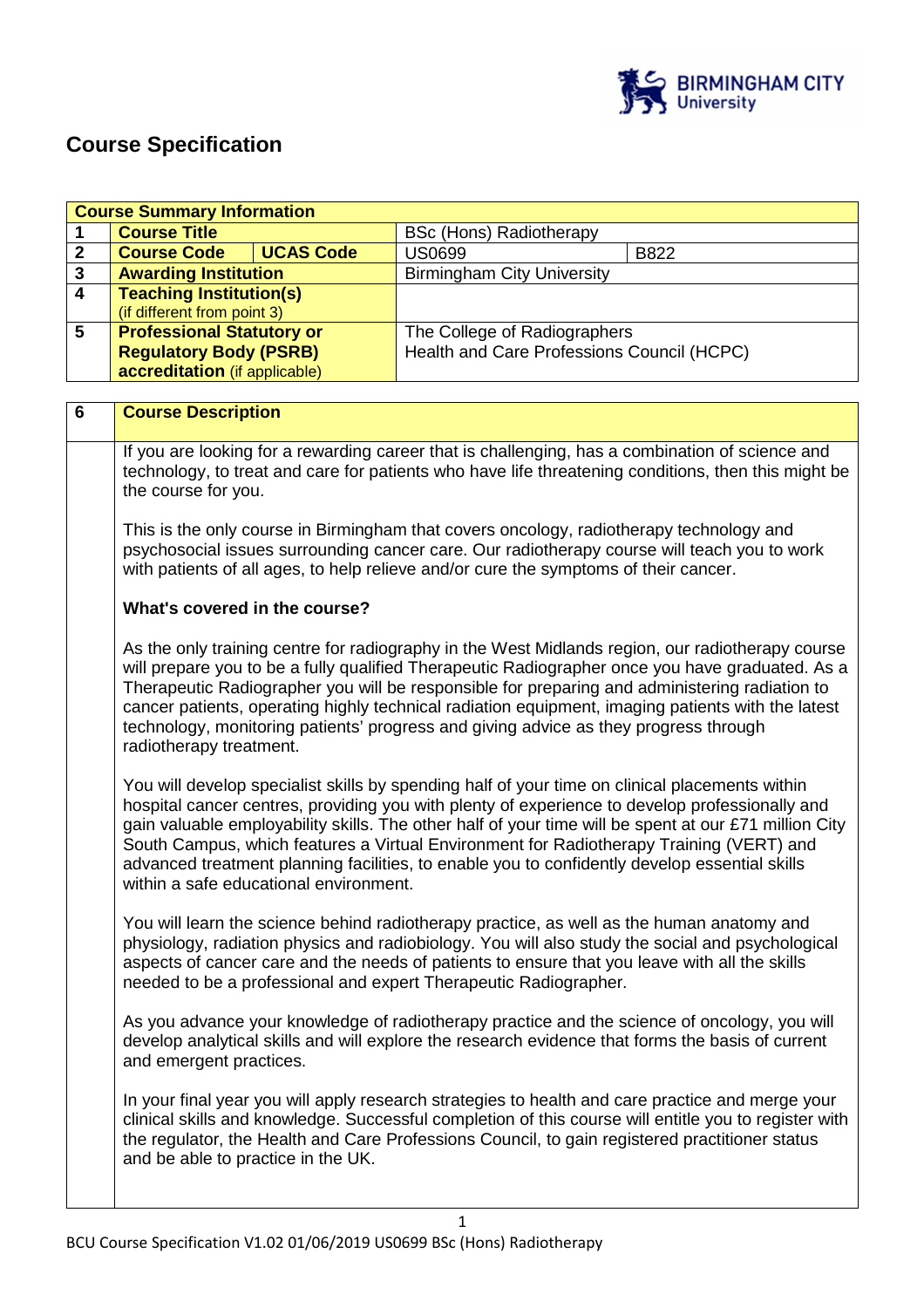

## **Where will I study?**

You will study in our recently extended £71 million campus, and learn from specialist facilities which include a simulation facility and skills suite, so that you can continue developing practical skills in real life environments here on campus.

|    | <b>Course Awards</b>                                   |       |                                  |
|----|--------------------------------------------------------|-------|----------------------------------|
| 7a | <b>Name of Final Award</b>                             | Level | <b>Credits</b><br><b>Awarded</b> |
|    |                                                        |       |                                  |
|    | Bachelor of Science with Honours Radiotherapy          |       | 360                              |
| 7b | <b>Exit Awards and Credits Awarded</b>                 |       |                                  |
|    | Certificate of Higher Education Studies in Health Care | 4     | 120                              |
|    | Diploma of Higher Education Studies in Health Care     | 5     | 240                              |
|    | Bachelor of Science Studies in Health Care             |       | 300                              |

| 8 | <b>Derogation from the University Regulations</b>                                            |
|---|----------------------------------------------------------------------------------------------|
|   | 1. For modules with more than one item of assessment, all items of assessment must be passed |
|   | in order to pass the module                                                                  |
|   | 2. Compensation of marginally failed modules is not permitted                                |
|   | 3. Condonement of failed modules is not permitted                                            |

| 9                       | <b>Delivery Patterns</b> |                   |                          |               |
|-------------------------|--------------------------|-------------------|--------------------------|---------------|
| <b>Mode(s) of Study</b> |                          | <b>Location</b>   | <b>Duration of Study</b> | Code          |
| <b>Full Time</b>        |                          | City South        | 3 vears                  | <b>US0699</b> |
| Part Time               |                          | <b>City South</b> | 6 vears                  | <b>US0698</b> |

## **10 Entry Requirements**

The admission requirements for this course are stated on the course page of the BCU website at https://www.bcu.ac.uk/ or may be found by searching for the course entry profile located on the UCAS website.

| 11                         | <b>Course Learning Outcomes</b>                                                                                                                                                                                                            |
|----------------------------|--------------------------------------------------------------------------------------------------------------------------------------------------------------------------------------------------------------------------------------------|
|                            | Adapt and support the implementation of changes in practice, where justified, in order to<br>improve the patient experience, improve service delivery and drive the profession forward within<br>an ever changing healthcare environment.  |
| $\boldsymbol{\mathcal{P}}$ | Demonstrate a critical knowledge of the requirements of a qualified practicing therapeutic<br>radiographer. These issues include: medico-legal, ethical, communication, consensual and<br>organisational requirements, and patient safety. |
| 3                          | Develop the qualities, reflective skills and desire to continue to learn and undertake appropriate<br>further professional training once qualified, to the benefit of self, patient and healthcare team.                                   |